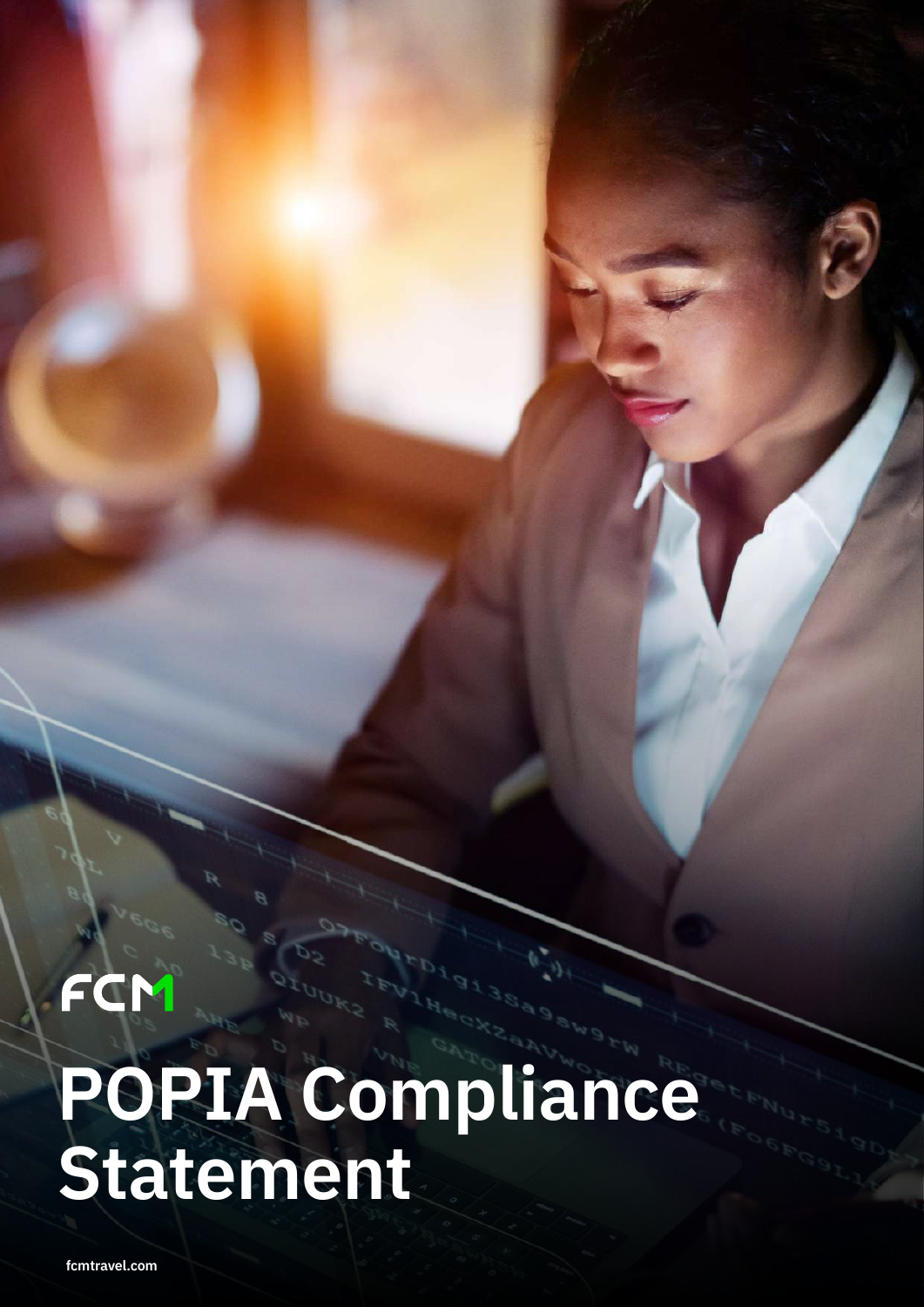

FCM Travel Solutions (Pty) Ltd ("FCM") takes pride in protecting the personal information that we hold or process about our clients, employees, vendors and other stakeholders. FCM is committed to best practice in complying with data protection requirements across our entire global operation.

FCM has embraced the General Data Protection Regulation ("GDPR") as a baseline standard for its operations globally. Similar to existing legal requirements, compliance with the Protection of Personal Information Act 4 of 2013 ("POPIA") requires a partnership between FCM and our corporate customers in their use of our services.

As a responsible party, FCM applies its Data Privacy Annexure ("DPA") when providing travel services, enabling clients to transfer data to FCM with confidence. FCM's DPA describes the roles and responsibilities of FCM and our clients, the scope of data processing, cooperation and assistance requirements, data security, transfer mechanisms and the technical and organisational measures used in the delivery of our services.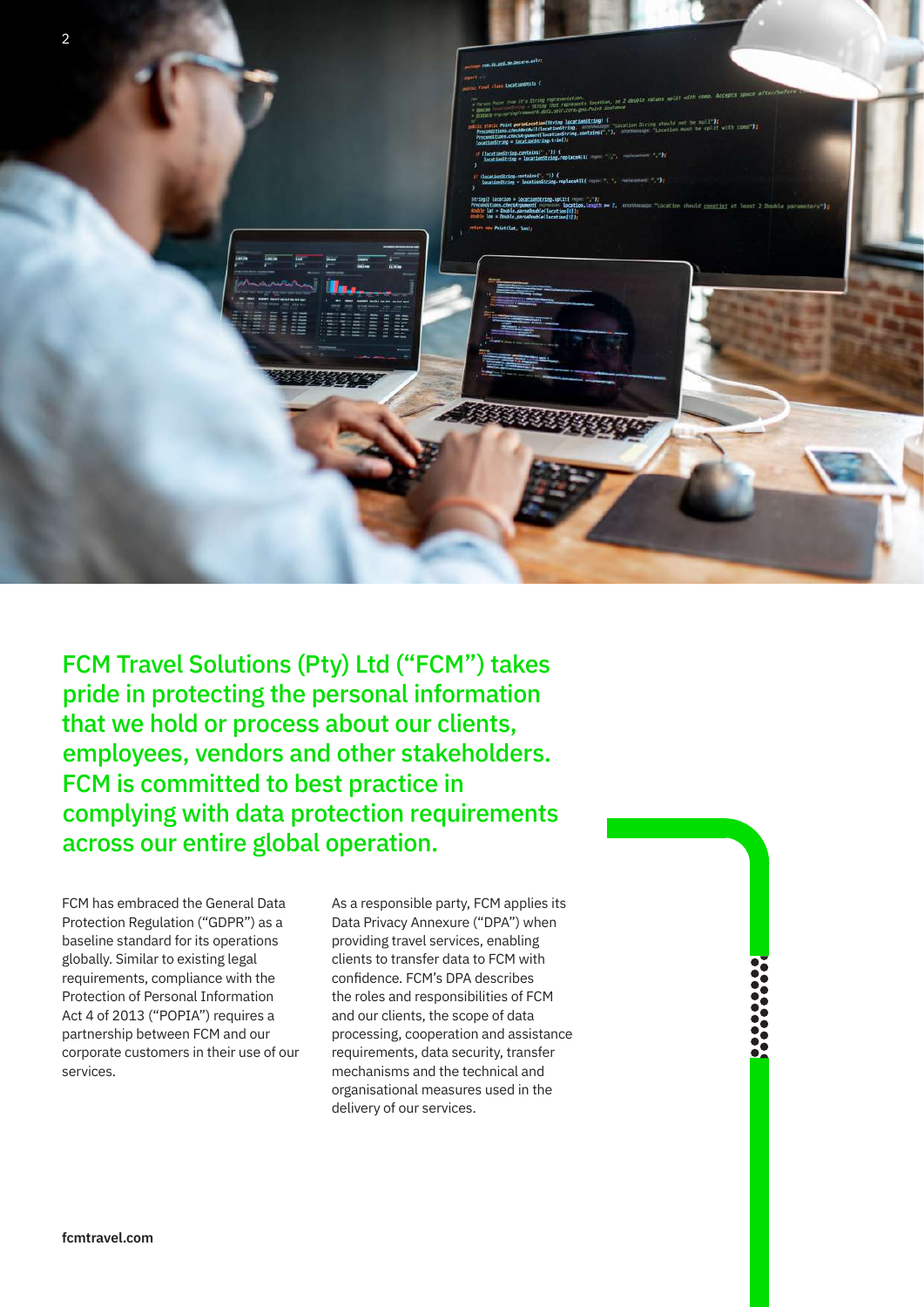

# **Our Global Approach**

The broad scope of the GDPR means it can impact businesses outside of Europe. As a global brand, FCM has implemented an integrated global programme to ensure a robust and consistent approach to data protection compliance across our entire network. In addition we have appointed global and regional data protection officers to establish an ongoing focus on data security.

Our EMEA Data Protection Officer can be contacted at: data.protection@ flightcentre.co.uk

Our Africa Information Officers can be contacted at: privacy@fctg.co.za

## **Collection of Data**

Our policy is to collect only the personal information necessary for agreed purposes and we require our contracted clients to only share personal information where it is strictly needed for those purposes.

FCM consultants only use traveller's personal information for the purpose for which it was collected, which generally involves the fulfilment of travel bookings and other travel-related services.

To provide global travel services FCM needs to process traveller data. As the responsible party, FCM provides travellers all necessary notices and information via our websites and booking tools.

### **Guiding Principles**

- Accountability: we take responsibility for our obligations and are accountable to our stakeholders.
- Processing Limitation: We collect, store, share and use personal information in a responsible, ethical manner and for legitimate purposes.
- Purpose specification: Our customers are made aware as to why we need to process their personal information via our contractual relationship, whitepapers and privacy policy.
- Further processing limitation: In the event that personal information is processed again, it is used for the original intended purpose.
- Information Quality: We ensure that the personal information processed is accurate and complete at all times.
- Openness: We are clear and open with all key stakeholders about how we handle, use and protect data.
- Security Safeguards: We leverage our technical and organisational measures ("TOMs") to protect data.
- Data Subject Participation: The data subject is able to contact us at any time for us to correct, update or delete their personal information.

## **Security**

FCM has always treated the privacy and confidentiality of your employees' personal information with the utmost seriousness. We comply with our obligations under all applicable privacy and data protection laws, in all the jurisdictions where we operate.

Our Data Security Standards are set out in our DPA, the full details of which can be accessed on the Trust & Compliance page on: https://www. fcmtravel.com/en-za/trust-andcompliance FCM is PCI-DSS certified. In markets where we do not hold this accreditation, we apply a global policy for data access, sharing, retention and deletion. FCM adheres to the local and international data protection laws applicable to each region in which we operate.

### **Record of Processing**

As part of FCM's global GDPR programme, records of processing activity are produced and maintained.

### **Transparency**

All applications and IT systems display the appropriate privacy notices for users. Where consent is used for marketing purposes, the consent is accurately recorded and managed in our system. See additional section below on 'Marketing and General Communication'.